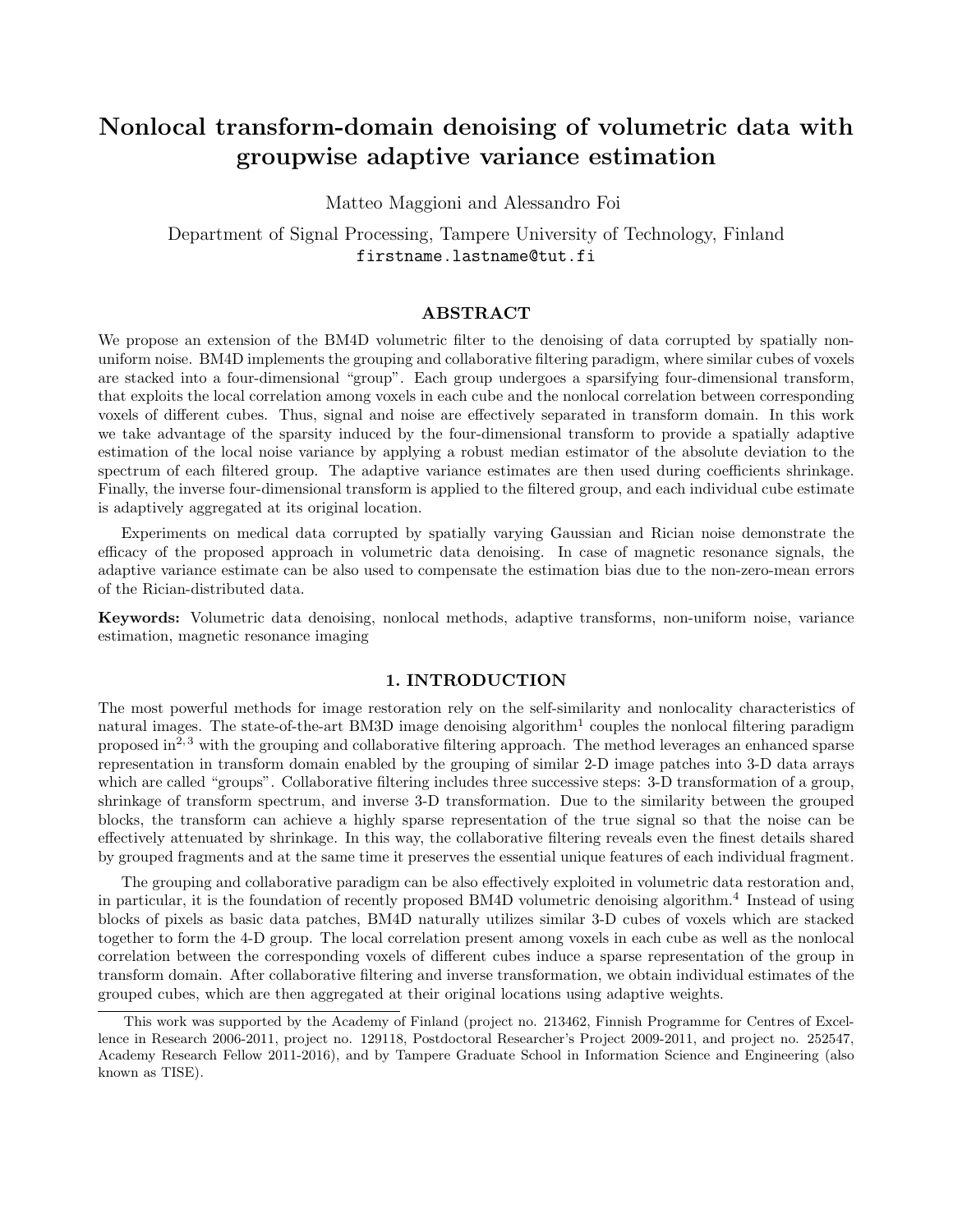The original BM4D volumetric denoising algorithm has been utilized in the denoising of magnetic resonance (MR) images corrupted by either Gaussian- or Rician-distributed noise having uniform variance.<sup>4</sup> However, in some applications, e.g., parallel acquisition techniques such as sensitivity encoding (SENSE)<sup>5</sup> or generalized autocalibrating partially parallel acquisitions (GRAPPA),<sup>6</sup> the noise corrupting the observed data is characterized by a spatially varying variance. In literature, the approaches addressing this problem generally adhere to the following scheme: at first, the variance of the noise is locally estimated, then, a filtering technique, adjusted depending on the strength of the estimated noise, is adaptively applied to the data. For example,  $\ln^7$  the variance is estimated using the noise distribution map and the denoising is performed via anisotropic diffusion kernels. A different approach, presented in,<sup>8</sup> relies on the high-frequency subband of the wavelet coefficients to estimate the variance, and on a coefficients shrinkage in transform domain to filter the noisy observation. A limitation of both approaches is the assumption of data corrupted by additive zero-mean Gaussian noise. The optimized 3-D nonlocal means filter proposed in<sup>9</sup> also addresses the Rice distribution, and it proposes to estimate the variance from the minimum distance between the high-pass components of noisy patches. This approach exploits the relation between the expectation of the squared  $\ell^2$ -distance and the variance of the noise.<sup>3</sup>

In this work, we present an extension of the BM4D denoising algorithm to data corrupted by either Gaussian or Rician noise having spatially varying variance. Exploiting the sparsity of the representation of the group in transform domain, the noise variance is accurately estimated from the outcome of robust median operations applied to the spectrum coefficients. Subsequently, the estimate is used during the collaborative filtering and the aggregation to calibrate the amount of coefficients shrinkage and the adaptive weights, respectively. Experimental results on volumetric data from the BrainWeb database demonstrate the state-of-the-art denoising performance of the proposed algorithm. In particular, our filter outperforms the method proposed in, $9$  which is currently, to the best of our knowledge, the best-performing denoising method for volumetric data corrupted by spatially varying noise.

The remainder of paper is organized as follows. In Section 2 we define the adopted observation models, for both Gaussian and Rician noisy observations. Section 3 is devoted to the formal description of the fundamental steps of the algorithm, together with the techniques used to estimate the variance of the noise of both distributions. The implementation of the spatially adaptive BM4D algorithm is then formalized in Section 4. The results of the experimental validation of the proposed method are reported in Section 5, and the final discussions and general conclusions are summarized in Section 6.

#### 2. OBSERVATION MODELS

### 2.1 Gaussian-Distributed Noise

We consider the noisy volumetric Gaussian observation  $z_N : X \to \mathbb{R}$  as

$$
z_{\mathcal{N}}(x) = y(x) + \eta(x), \quad x \in X,\tag{1}
$$

where  $x = (x_1, x_2, x_3)$  is a 3-D coordinate belonging to the domain  $X \subset \mathbb{Z}^3$ , y is the (unknown) original noise-free signal, and  $\eta(x) \sim \mathcal{N}(0, \sigma^2(x))$  is independent additive white Gaussian noise having spatially varying standard deviation  $\sigma : X \to \mathbb{R}^+$ .

#### 2.2 Rician-Distributed Noise

The observation model of a Rician observation  $z_{\mathcal{R}}: X \to \mathbb{R}^+$  is

$$
z_{\mathcal{R}}(x) = \sqrt{\left(c_r y(x) + \sigma(x)\eta_r(x)\right)^2 + \left(c_i y(x) + \sigma(x)\eta_i(x)\right)^2}, \quad x \in X,
$$
\n(2)

where  $x = (x_1, x_2, x_3)$  is again a 3-D coordinate belonging to the domain  $X \subset \mathbb{Z}^3$ ,  $c_r$  and  $c_i$  are constants such that  $0 \leq c_r, c_i \leq 1 = c_r^2 + c_i^2$ , and  $\eta_r(\cdot), \eta_i(\cdot) \sim \mathcal{N}(0, 1)$  are i.i.d. random vectors following the standard normal distribution. In this way,  $z_{\mathcal{R}}(x) \sim \mathcal{R}(y(x), \sigma(x))$  represents the raw magnitude MR data, modeled as a Rician distribution R of parameters y and  $\sigma: X \to \mathbb{R}^+$ , which denote the (unknown) original noise-free signal and the spatially varying standard deviation, respectively.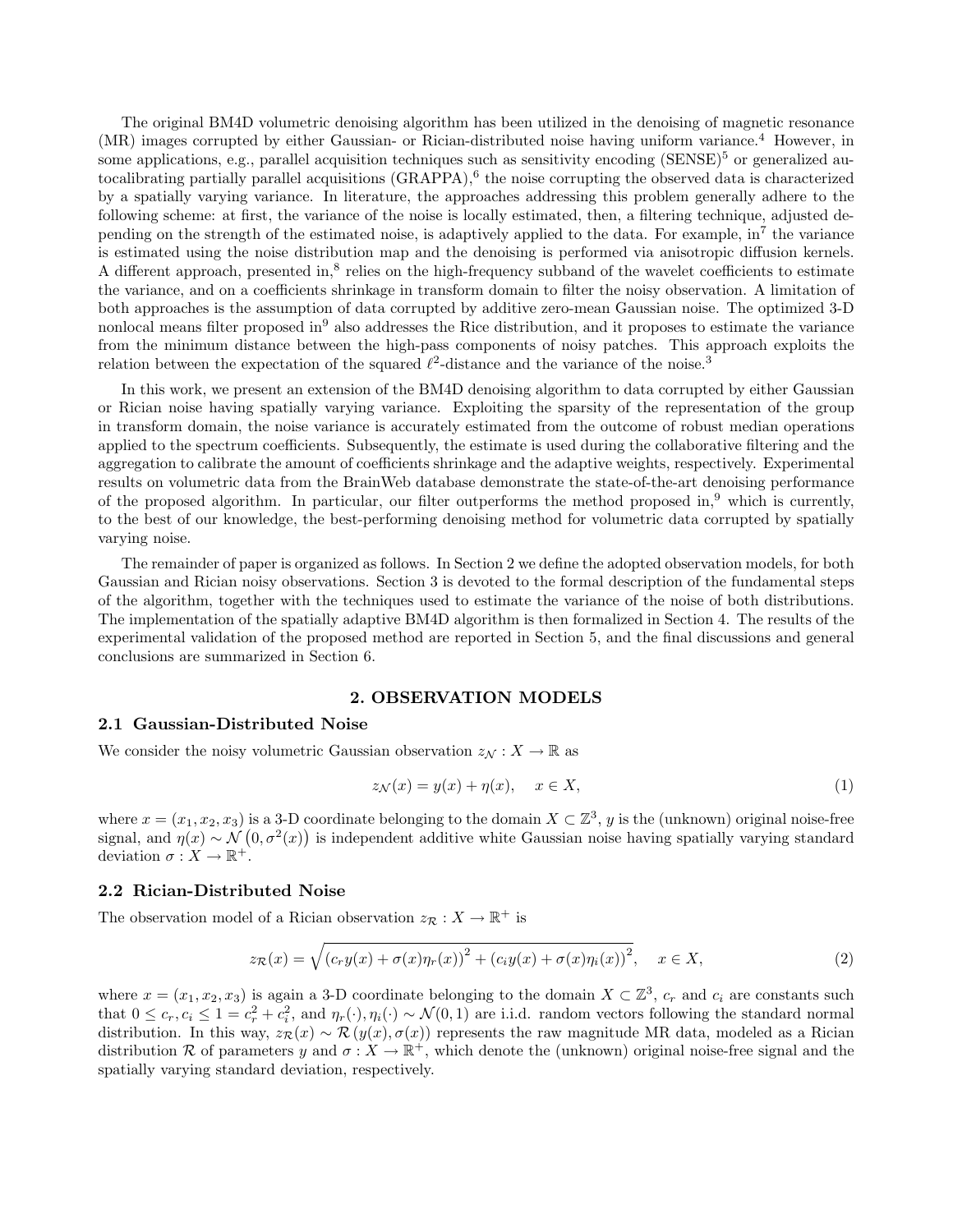## 3. BASIC ALGORITHM

The aim of the proposed algorithm is to provide an estimate  $\hat{y}$  of the original volumetric signal y from the observed data  $z_N$  or  $z_R$ . The proposed adaptive BM4D algorithm comprises the grouping, collaborative filtering and aggregation step as in, $4$  with an additional step performed after the grouping, devoted to the groupwise estimation of the noise variance.

### 3.1 Grouping

Let  $C_{x_R}^z$  denote a cube of  $L \times L \times L$  voxels, with  $L \in \mathbb{N}$ , extracted from the generic observation z at the 3-D coordinate  $x_R \in X$ , which identifies its top-left-front corner. The 4-D groups are formed by stacking together, along an additional fourth dimension, 3-D cubes similar to  $C_{x_R}^z$ . Specifically, the similarity between two cubes is measured via the squared  $\ell^2$ -norm of the intensities difference of their voxels, normalized with respect to the size of the cube:

$$
d(C_{x_i}^z, C_{x_j}^z) = \frac{||C_{x_i}^z - C_{x_j}^z||_2^2}{L^3}.
$$
\n(3)

The set containing the indices of the cubes extracted from z that are similar to  $C_{x_R}^z$  is defined as

$$
S_{x_R}^z = \left\{ x_i \in X : d(C_{x_R}^z, C_{x_i}^z) \le \tau_{\text{match}} \right\},\tag{4}
$$

thus, two cubes are considered similar if their distance (3) is smaller or equal than a predefined threshold  $\tau_{\text{match}}$ . The set  $S_{x_R}^z$  is consequently used to build the group associated to the reference cube  $C_{x_R}^z$  as the disjoint union of the matched cubes

$$
\mathbf{G}_{S_{x_R}^z}^z = \coprod_{x_i \in S_{x_R}^z} C_{x_i}^z.
$$
 (5)

Observe that each set  $\mathbf{G}_{x_R}^z$  necessarily contains the reference cube  $C_{x_R}^z$  because  $d(C_{x_R}^z, C_{x_R}^z) = 0$ .

## 3.2 Groupwise Variance Estimation

We assume that the noise level in the groups (5) can be treated as constant. This is a reasonable assumption since the map  $\sigma$  is typically a slowly varying function, and the grouped cubes have usually nearby coordinates. Consequently, only a single standard deviation estimate  $\hat{\sigma}_{x_R}$  is needed for each group. We remark that a precise estimation of the variance is a crucial step during the denoising, because the amount of filtering operated on the noisy observations is proportional to the strength of the corrupting noise.

The groups are sparsely represented in transform domain as the energies of the signal and the noise are well localized in the low- and high-frequencies portions of the spectrum, respectively. Thus, an accurate groupwise variance estimation can be obtained from the median of absolute deviation<sup>10,11</sup> (MAD) of the high-frequencies coefficients in the 4-D group spectrum.<sup>12</sup>

#### 3.2.1 Gaussian-distributed data

In case of Gaussian-distributed data ( $z \equiv z_N$ ), we apply an orthonormal separable 4-D transform  $\mathfrak{T}_{4D}$  to the group (5), obtaining

$$
\Phi_{S_{x_R}^{z_N}} = \mathcal{H}\left(\mathfrak{T}_{4D}\left(\mathbf{G}_{S_{x_R}^{z_N}}^{z_N}\right)\right),\tag{6}
$$

where  $H$  is a high-pass filter that discards the DC hyperplane of the transform applied to the fourth dimension of the group.

A robust estimate  $\hat{\sigma}_{x_R}$  of the standard deviation is consequently calculated as

$$
\hat{\sigma}_{x_R}^{z_N} = \frac{1}{0.6745} \cdot \text{MAD} \left( \Phi_{S_{x_R}^{z_N}} \right) = \frac{1}{0.6745} \cdot \text{median} \left( \left\{ \left| \phi_k - \text{median} \left( \Phi_{S_{x_R}^{z_N}} \right) \right| \right\} \right), \ \phi_k \in \Phi_{S_{x_R}^{z_N}},\tag{7}
$$

where  $\phi_k$  is the k<sup>th</sup> coefficient of the high-passed spectrum  $\Phi_{S_{x_R}^{z_N}}$ . The orthonormality of  $\mathfrak{T}_{4D}$  ensures that the noise standard deviation in transform and spatial domain coincide. Even though this would strictly require the independence of the data, i.e. non overlapping cubes,<sup>12</sup> we have experimentally found that the potential underestimation due to overlaps does not significantly affect the final denoising quality.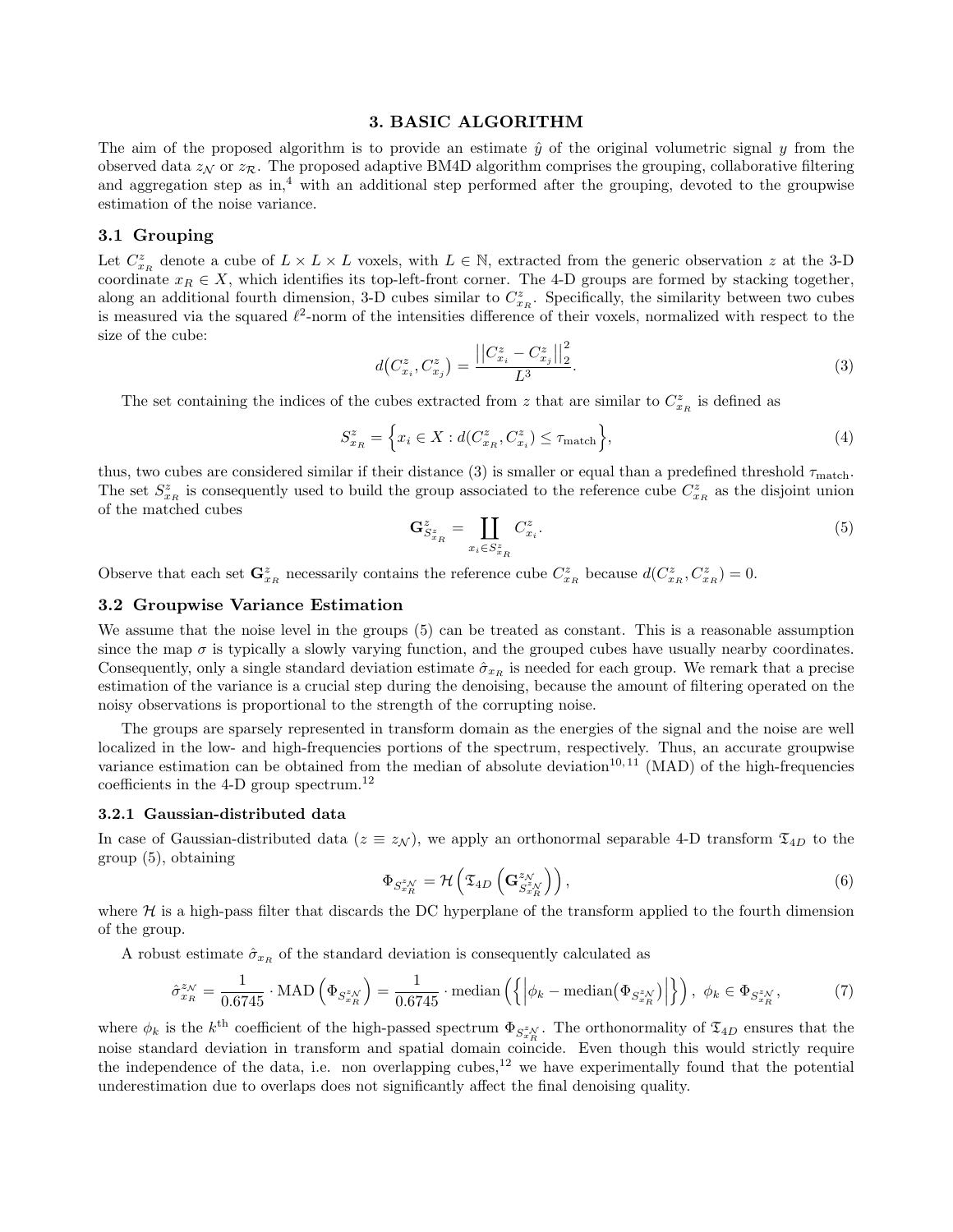#### 3.2.2 Rician-distributed data

If the data follows the Rician distribution  $(z \equiv z_{\mathcal{R}})$ , we first estimate the mean-variance pair  $(\mu_{x_R}, s_{x_R}^2)$  of the median value of y over the Rician group  $\mathbf{G}_{S_{x_R}^{z_R}}^{z_R}$  as

$$
\hat{\mu}_{x_R} = \text{median}\left(\mathbf{G}_{S_{x_R}^{z_R}}^{z_R}\right),\tag{8}
$$

$$
\hat{s}_{x_R} = \frac{1}{0.6745} \cdot \text{MAD} \left( \Phi_{S_{x_R}^{z_R}} \right),\tag{9}
$$

where  $\Phi_{S_{x_R}^{z_R}}$  is the 4-D spectrum calculated as in (6). It can be shown that from the pair  $(\hat{\mu}_{x_R}, \hat{s}_{x_R}^2)$  one can univocally and directly obtain a robust estimate  $\hat{\sigma}_{x_R}^{z_R}$  of the parameter  $\sigma$  in (2).

### 3.3 Collaborative Filtering

The first phase of collaborative filtering, executed on Rician observations only, is the application of a variance stabilization transform (VST) specifically designed for the Rice distribution,<sup>13</sup> in order to remove the dependencies between the noise and the underlying grouped data. In this way, the stabilized data can be filtered using the constant standard deviation value  $c > 0$  induced by the VST.

During collaborative filtering, each group is first transformed by a decorrelating separable four-dimensional transform  $\mathcal{T}_{4D}$ , then the coefficients of the so-obtained spectrum are thresholded through a generic shrinkage operator Υ (e.g., hard thresholding or Wiener filtering) parametrized by the estimated noise level s. The filtered group  $\hat{\mathbf{G}}^{y}_{S^{y}_{x_R}}$  is eventually produced by inverting the original four-dimensional transform as

$$
\mathcal{T}_{4D}^{-1}\left(\Upsilon_s\left(\mathcal{T}_{4D}\left(\mathbf{G}_{S_{x_R}^z}^{\zeta}\right)\right)\right) = \hat{\mathbf{G}}_{S_{x_R}^z}^y = \coprod_{x_i \in S_{x_R}^z} \hat{C}_{x_i}^y,\tag{10}
$$

where  $T_{4D}$  is the combination of four 1-D linear transform that are separately applied to each dimension of the group, and  $s = \hat{\sigma}_{x_R}^{z_N}$  or  $s = c$  if the noise is Gaussian- or Rician-distributed, respectively. The shrinkage is never applied on the DC coefficient of the 4-D spectrum, in order to preserve the mean value of the group. Each  $\hat{C}_{x_i}^y$ is an estimate of the original  $C_{x_i}^y$  extracted from the unknown volumetric data y.

Finally, in case of Rician noise, the filtered group undergoes the exact unbiased inverse variance stabilization transform as in<sup>13</sup> that simultaneously inverts the VST and produces an unbiased estimate for the underlying  $y$ .

# 3.4 Aggregation

Since the cubes in the different group estimates  $\hat{\mathbf{G}}_{S_{x_R}^x}^y$  (as well as the cubes within the same group) are likely to overlap, we may have multiple estimates for the same voxel. Therefore the final volumetric estimate  $\hat{y}$  is obtained through a convex combination with adaptive weights formulated as

$$
\hat{y} = \frac{\sum_{x_R \in X} \left( \sum_{x_i \in S_{x_R}^z} w_{x_R} \hat{C}_{x_i}^y \right)}{\sum_{x_R \in X} \left( \sum_{x_i \in S_{x_R}^z} w_{x_R} \chi_{x_i} \right)},\tag{11}
$$

where each cube estimate  $\hat{C}_{x_i}^y$  is assumed to be zero-padded outside its domain, and  $\chi_{x_i}: X \to \{0,1\}$  denotes the characteristic function of the domain of a cube  $\hat{C}_{x_i}^y$  located at  $x_i$ . In other words,  $\chi_{x_i} = 1$  over the coordinates of the voxels of  $\hat{C}_{x_i}^y$  and  $\chi_{x_i} = 0$  elsewhere. The aggregation weights  $w_{x_R}$  are defined to be the reciprocal of the total residual noise variance in the estimate of the corresponding groups.

## 4. IMPLEMENTATION

The general procedure described in Section 3 is implemented in two cascading stages, each composed of the grouping, noise variance estimation, collaborative filtering and aggregation steps.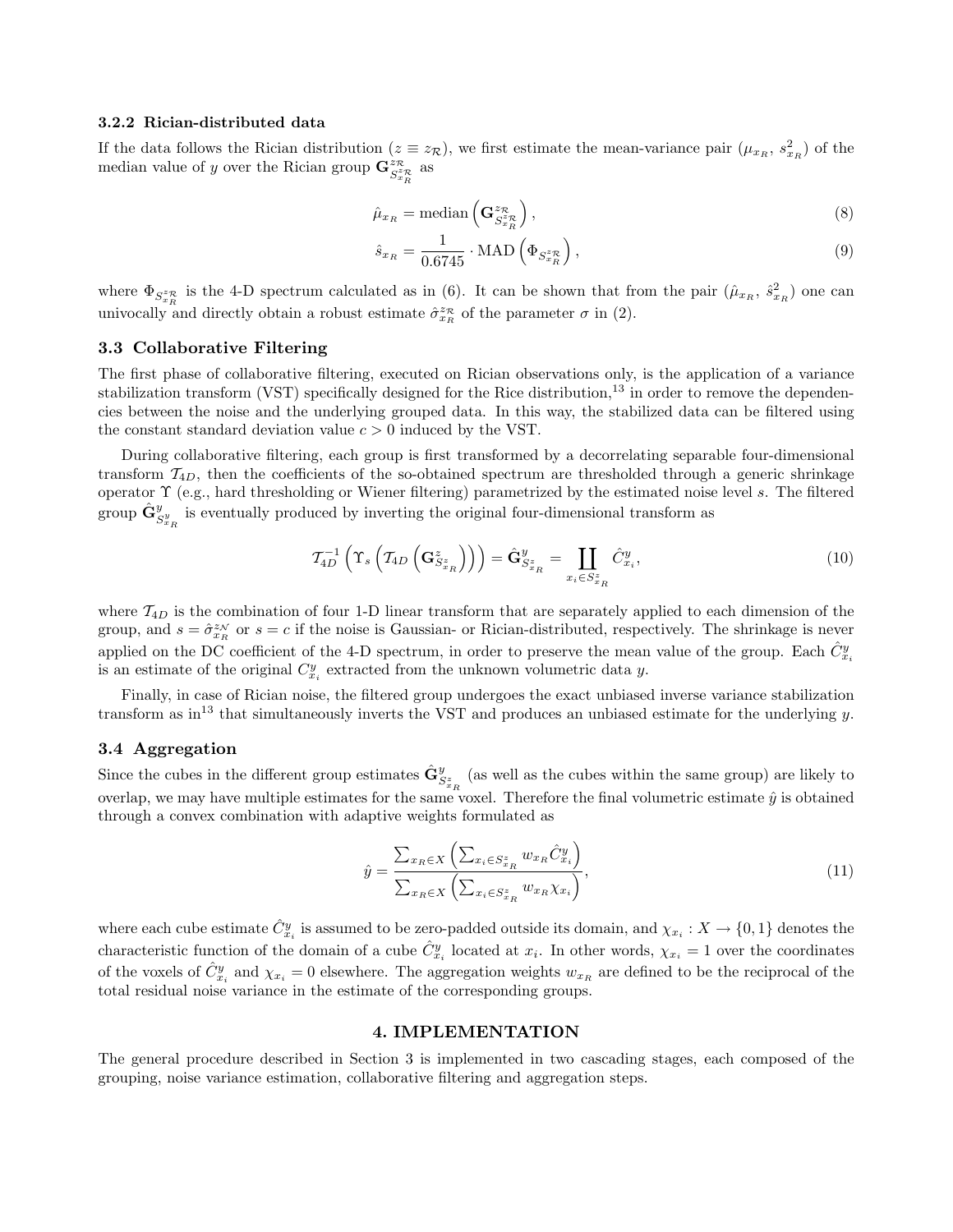## 4.1 Hard-Thresholding Stage

In the first stage, the cubes are extracted from the generic observation z, and the group  $\mathbf{G}_{S_{\tau,n}^{z}}^{z}$  is then formed testing the similarity measure (3) with a predefined threshold  $\tau_{\text{match}}^{\text{ht}}$ . After the standard deviation  $\hat{\sigma}_{x_R}^{\text{ht}}$  of the noise is estimated from the group  $\mathbf{G}_{S_{x_R}^z}^z$  as described in Section 3.2, collaborative filtering is realized by hard thresholding the coefficients of the spectra in (10) with an adaptive threshold value  $\hat{\sigma}_{x_R} \cdot \lambda_{4D}$  in case of Gaussian noise, or  $c \cdot \lambda_{4D}$  in case of Rician noise, being c the value of the stabilized standard deviation. In the latter case, the group undergoes a forward and inverse VST before and after the filtering (10), respectively.

The outcome of hard-thresholding stage,  $\hat{y}^{\text{ht}}$ , is obtained by aggregating the estimated cubes obtained obtained from collaborative filtering via the convex combination (11). The adaptive weights  $w_{x_R}$  in (11) are reciprocal to the residual noise variance in the estimate which, in case of hard thresholding is approximated with the number  $N_{x_R}^{\text{ht}}$  of coefficients retained after thresholding times the estimated variance as

$$
w_{x_R}^{\text{ht}} = \hat{\sigma}_{x_R}^{-2} N_{x_R}^{\text{ht}^{-1}},\tag{12}
$$

thus penalizing groups having higher estimated variance of the corrupting noise, as well as rewarding sparser groups. Note that  $N_{x_R}^{\text{ht}} \geq 1$ , since at least the DC coefficients is retained.

## 4.2 Wiener-Filtering Stage

In the Wiener-filtering stage, the grouping is performed within the hard-thresholding estimate  $\hat{y}^{\text{ht}}$ , thus for each reference cube  $C_{x_R}^{\hat{y}^{\text{ht}}}$  with  $x_R \in X$  we look for similar cubes in  $\hat{y}^{\text{ht}}$  via (4) using a similarity threshold  $\tau_{\text{match}}^{\text{wie}}$ . Since the noise is considerably reduced after the first stage, the cube-matching in  $\hat{y}^{\text{ht}}$  is far more accurate. The improved correlation properties of the group are consequently beneficial to collaborative filtering because they enable a better sparsification of the data in transform domain.

The set of coordinates  $S_{x_R}^{\hat{y}^{\text{ht}}}$  is used to form two groups: one from the observation z, and the other from the basic estimate  $\hat{y}^{\text{ht}}$ , termed  $\mathbf{G}^z_{S_{x_R}^{\hat{y}^{\text{ht}}}}$  and  $\mathbf{G}^{\hat{y}^{\text{ht}}}_{S_{x_i}^{\hat{y}^{\text{H}}}}$  $S_{x_R}^{\text{int}}$ , respectively. The standard deviation  $\hat{\sigma}_{x_R}$  of the noise is estimated from the noisy data grouped in  $\mathbf{G}^z_{S^{ght}_R}$ , and collaborative filtering is consequently realized through an empirical Wiener filter. Element by element, the group spectrum is multiplied by the Wiener shrinkage coefficients, defined from the energy of the transformed spectrum of the basic estimate group as

$$
\mathbf{W}_{S_{x_R}^{\hat{y}^{\text{ht}}}} = \frac{\left| T_{4D}^{\text{wie}} \left( \mathbf{G}_{S_{x_R}^{\hat{y}^{\text{ht}}}}^{\hat{y}^{\text{ht}}}\right) \right|^2}{\left| T_{4D}^{\text{wie}} \left( \mathbf{G}_{S_{x_R}^{\hat{y}^{\text{ht}}}}^{\hat{y}^{\text{ht}}}\right) \right|^2 + s^2},\tag{13}
$$

where  $s = \hat{\sigma}_{x_R}$  or  $s = c$  when the noise follows a Gaussian or Rician distribution, respectively. As usual, the Rician-distributed data is first stabilized by a VST that shall be eventually inverted after the filtering.

The final estimate  $\hat{y}^{\text{wie}}$  is produced through (11) using aggregation weights defined as

$$
w_{x_R}^{\text{wie}} = \hat{\sigma}_{x_R}^{-2} \left| \left| \mathbf{W}_{S_{x_R}^{\hat{y}^{\text{ht}}}} \right| \right|_2^{-2},\tag{14}
$$

which, similarly to (12), give an estimate of the total residual noise variance of the corresponding Wiener filtered  $\rm{group.}^1$ 

## 5. EXPERIMENTS

We evaluate the denoising performances of the proposed algorithm, termed BM4D-AV, on magnetic resonance (MR) images. As quality measure, we compute the PSNR of the denoised data as

$$
PSNR(y, \hat{y}) = 10 \log_{10} \left( \frac{D^2 |\tilde{X}|}{\sum_{x \in \tilde{X}} (\hat{y}(x) - y(x))^2} \right),
$$
\n(15)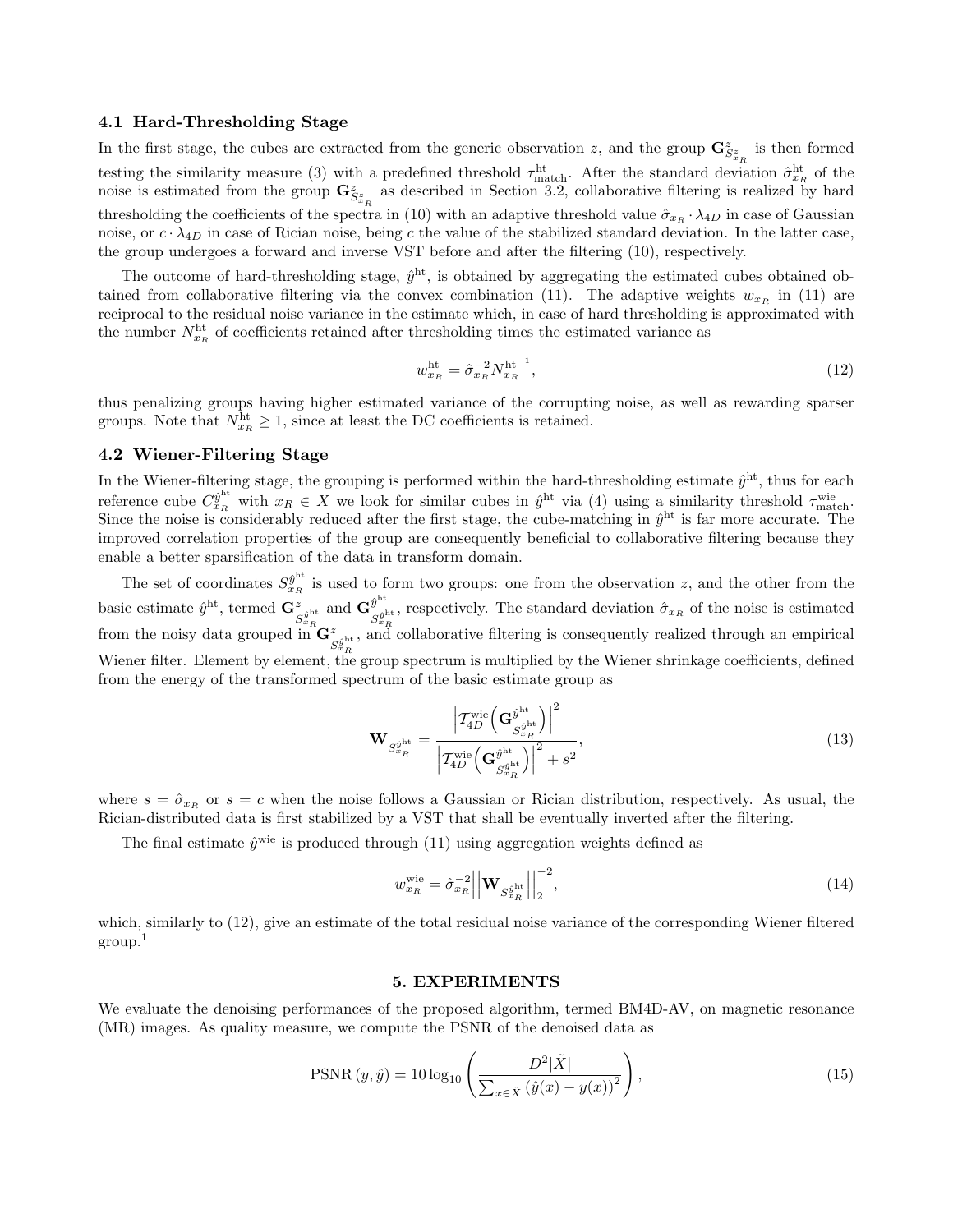

Figure 1. From left to right: original cross-section of the BrainWeb phantom; noise modulation map, with modulation factors ranging from 1 (black) to 3 (white); noisy BrainWeb phantom corrupted by Gaussian noise with standard deviation  $\sigma \in [15\% \sim 45\%]$  varied with the modulation map; realization of the spatially varying Gaussian noise.

| Table 1. Standard deviation values maximizing the PSNR denoising performance of the non-adaptive ODCT3D, <sup>14</sup> PRI- |  |  |  |  |  |
|-----------------------------------------------------------------------------------------------------------------------------|--|--|--|--|--|
| $NLM3D14$ and $BMAD4$ filters applied to the BrainWeb phantom corrupted by spatially varying noise.                         |  |  |  |  |  |

| Noise  | Filter                                        | $\sigma$ |          |        |         |        |        |                                                                                                                                                |        |  |
|--------|-----------------------------------------------|----------|----------|--------|---------|--------|--------|------------------------------------------------------------------------------------------------------------------------------------------------|--------|--|
|        |                                               |          |          |        |         |        |        | $1\% \sim 3\%$   $3\% \sim 9\%$   $5\% \sim 15\%$   $7\% \sim 21\%$   $9\% \sim 27\%$   $11\% \sim 33\%$   $13\% \sim 39\%$   $15\% \sim 45\%$ |        |  |
| Gauss. | $ODCT3D_{\Lambda}$                            | 2.33%    | $6.86\%$ | 11.34% | 15.62%  | 19.91% | 24.70% | 29.01\%                                                                                                                                        | 33.61% |  |
|        | PRI-NLM3D $_{\cal N}$                         | 2.35%    | 6.39%    | 10.90% | 15.11\% | 19.90% | 23.39% | 28.47%                                                                                                                                         | 32.83% |  |
|        | BM4D <sub>M</sub>                             | 2.25%    | 6.98%    | 11.62% | 16.80%  | 21.60% | 27.22% | 32.17%                                                                                                                                         | 38.25% |  |
| Rician | $ODCT3D_{R}$                                  | 2.33%    | 5.96%    | 9.59%  | 12.64%  | 15.69% | 18.88% | 22.37%                                                                                                                                         | 25.27% |  |
|        | PRI-NLM3D <sub><math>\mathcal{R}</math></sub> | 2.18%    | 5.96%    | 9.45%  | 12.64%  | 15.69% | 19.22% | 22.23%                                                                                                                                         | 25.49% |  |
|        | $BM4D_{\mathcal{R}}$                          | 2.25%    | $6.30\%$ | 9.37%  | 12.86%  | 15.52% | 19.39% | 22.42%                                                                                                                                         | 25.87% |  |

where D is the peak of y,  $\tilde{X} = \{x \in X : y(x) > 10 \cdot D/255\}$  (in order not to compute the PSNR on the background as in<sup>14</sup>), and  $|\tilde{X}|$  is the cardinality of  $\tilde{X}$ . Additionally, we evaluate the results of denoising via the 3-D extension of the structure similarity index  $(SSIM),<sup>14,15</sup>$  which should better agree with subjective perceptual quality.

The observations used in our experiments are corrupted by either Gaussian or Rician noise, and the volumetric test data is the T1 brain phantom of size  $181 \times 217 \times 181$  voxels from the BrainWeb database.<sup>16</sup> According to (1) and (2), we synthetically generate the noisy observations  $z_N$  and  $z_R$  by adding spatially varying Gaussian and Rician noise having different ranges of standard deviation  $\sigma$ , expressed as percentage of the maximum value of the signal y. Specifically, we first generate a realization of Gaussian or Rician noise with uniform standard deviation  $\sigma$ , then we multiply each sample of such realizations by a volumetric noise modulation map as in,<sup>9</sup> which smoothly increases the amount of noise from the extrema to the center of the volume up to a factor of 3. Figure 1 illustrates an example of noisy observation obtained by a modulated Gaussian noise with varying standard deviation  $\sigma \in [15\% \sim 45\%].$ 

As a comparison, we validate the denoising performances of the proposed BM4D algorithm against the optimized adaptive blockwise nonlocal means OB-AR-NLM3D-WM.<sup>9</sup> The BM4D is tuned as proposed in,<sup>4</sup> and the noise-variance estimation and the collaborative filtering steps use the same transform, i.e.  $\mathcal{T}_{4D} \equiv \mathcal{I}_{4D}$ , both in the hard-thresholding and Wiener-filtering stages. In this way, the groups need to be transformed only once. We also present the performances of the current best-performing non-adaptive methods. In particular, we test the BM4D,<sup>4</sup> ODCT3D,<sup>14</sup> and PRI-NLM3D<sup>14</sup> filters, using constant standard deviation values found maximizing the restored quality in terms of PSNR. Table 1 reports the optimum values of standard deviation used by the three non-adaptive algorithms during the denoising of the BrainWeb phantom corrupted by spatially varying noise having eight different ranges of standard-deviation. Moreover, we present the results obtained by an Oracle filter, namely the state-of-the-art BM4D,<sup>4</sup> having exact knowledge on the varying standard deviation  $\sigma(x)$  for each  $x \in X$ .

As one can clearly see, both the objective performances reported in Table 2 and the visual appearance of the denoised phantoms shown in Figure 2, substantiate the superior quality of the results produced by the proposed BM4D-AV. In particular, BM4D-AV outperforms the state-of-the-art adaptive filter OB-AR-NLM3D-WM and the non-adaptive state-of-the-art filter BM4D with PSNR improvements of up to 2.5dB and 0.5dB in case of Gaussian observations, and about 0.2dB in case of Rician observations. Let us remark that BM4D-AV performs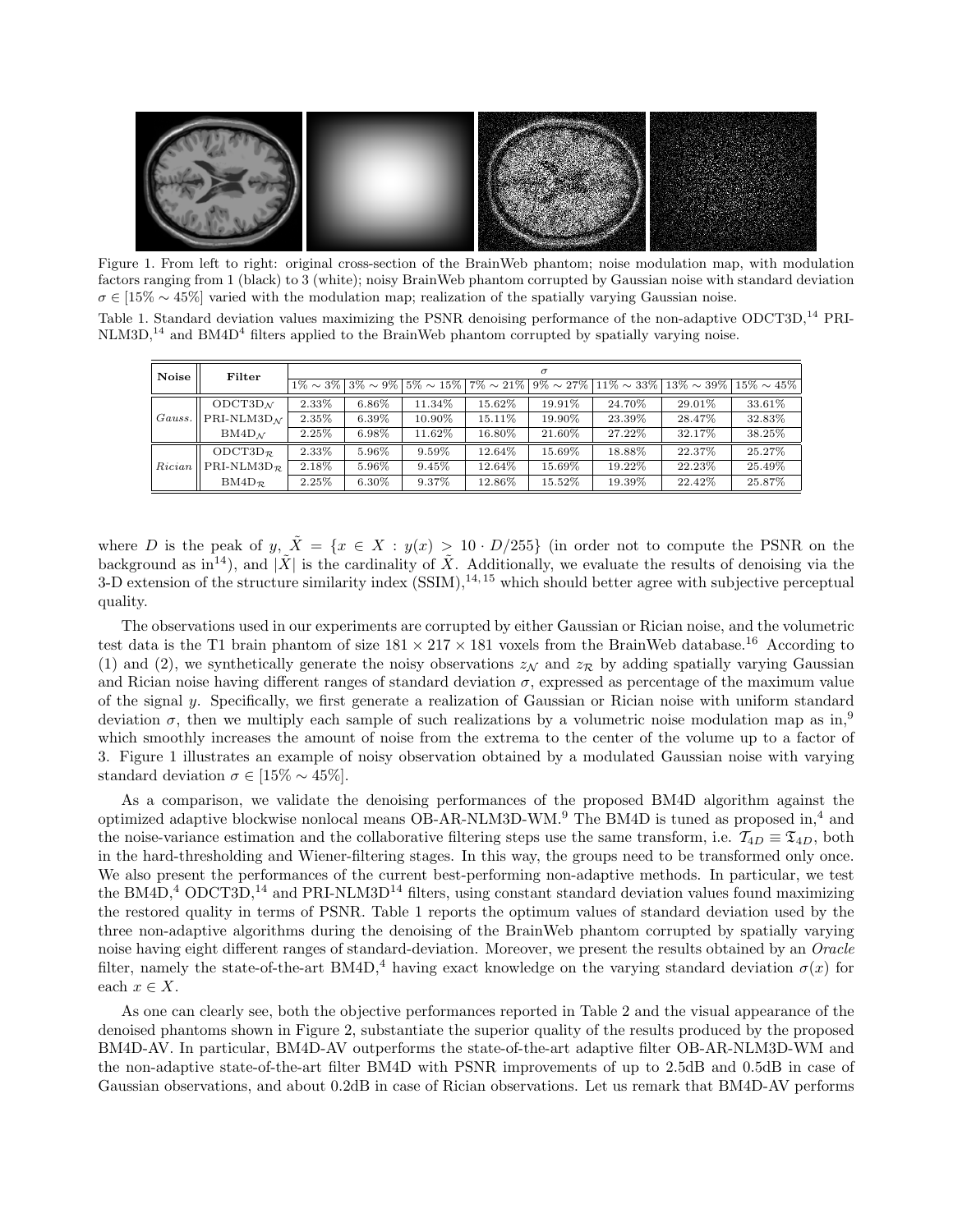Table 2. PSNR (left value in each cell) and  $SSIM<sup>15</sup>$  (right value in each cell) denoising performances on the volumetric test data from the BrainWeb database<sup>16</sup> of the non-adaptive ODCT3D,<sup>14</sup> PRI-NLM3D,<sup>14</sup> BM4D<sup>4</sup> filters, the adaptive OB-AR-NLM3D-WM<sup>9</sup> filter, and the proposed adaptive BM4D-AV (tuned with the modified profile as in<sup>4</sup>). Two kinds of observations are tested, corrupted by spatially varying Gaussian and Rician noise, synthetically generated according to the observation models (1) and (2), respectively. Both cases are tested under different ranges of standard-deviations  $\sigma$ , expressed as percentage relative to the maximum intensity value of the original volumetric data. The ranges of variation for  $\sigma$  are shown in the header of the table. The PSNR and SSIM values of the noisy data, and of the denoised phantoms produced by an *Oracle*, namely BM4D with exact knowledge of the varying  $\sigma$ , are also shown for comparison. The subscripts  $N$  (Gaussian) and  $R$  (Rician) denote the addressed noise distribution.

| Noise  | Filter                                        | $\sigma$       |                |                 |                 |                 |                  |                  |                  |  |  |
|--------|-----------------------------------------------|----------------|----------------|-----------------|-----------------|-----------------|------------------|------------------|------------------|--|--|
|        |                                               | $1\% \sim 3\%$ | $3\% \sim 9\%$ | $5\% \sim 15\%$ | $7\% \sim 21\%$ | $9\% \sim 27\%$ | $11\% \sim 33\%$ | $13\% \sim 39\%$ | $15\% \sim 45\%$ |  |  |
|        | Noisy data                                    | 34.34 0.90     | 24.80 0.62     | 20.36 0.44      | 17.44 0.33      | 15.26 0.25      | 13.51 0.20       | 12.06 0.16       | 10.82 0.13       |  |  |
|        | $ODCT3D_N$                                    | 40.04 0.98     | 34.09 0.94     | 31.43 0.90      | 29.69 0.86      | 28.42 0.83      | 27.40 0.80       | 26.52 0.77       | 25.74 0.74       |  |  |
|        | PRI-NLM3D $M$                                 | 40.71 0.98     | 34.50 0.94     | 31.75 0.91      | 29.95 0.87      | 28.60 0.83      | 27.49 0.80       | 26.55 0.77       | 25.79 0.74       |  |  |
| Gauss. | $BM4D_N$                                      | 40.42 0.98     | 34.90 0.95     | 32.57 0.92      | 31.05 0.89      | 29.91 0.87      | 28.99 0.85       | 28.23 0.83       | 27.56 0.81       |  |  |
|        | OB-AR-NLM3D-WM $_{\mathcal{N}}$               | 40.38 0.98     | 34.50 0.94     | 31.57 0.89      | 29.61 0.83      | 28.11 0.78      | 26.89 0.73       | 25.86 0.68       | 24.95 0.64       |  |  |
|        | $BM4D-AV_N$                                   | 40.45 0.98     | 35.48 0.96     | 33.10 0.93      | 31.48 0.90      | 30.24 0.87      | 29.22 0.85       | 28.35 0.82       | 27.59 0.79       |  |  |
|        | $Oracle_{\mathcal{N}}$                        | 40.96 0.98     | 35.56 0.96     | 33.14 0.93      | 31.56 0.91      | 30.36 0.88      | 29.40 0.86       | 28.58 0.84       | 27.87 0.82       |  |  |
|        | Noisy data                                    | 34.35 0.90     | 24.87 0.62     | 20.50 0.44      | 17.64 0.33      | 15.50 0.25      | 13.78 0.19       | 12.32 0.15       | 11.04 0.12       |  |  |
|        | ODCT3D $_{\mathcal{R}}$                       | 39.70 0.98     | 33.13 0.92     | 29.58 0.86      | 26.92 0.79      | 24.72 0.74      | 22.85 0.70       | 21.12 0.66       | 19.47 0.62       |  |  |
|        | PRI-NLM3D <sub><math>\mathcal{R}</math></sub> | 40.53 0.98     | 33.21 0.93     | 29.29 0.87      | 26.21 0.80      | 23.71 0.74      | 21.68 0.69       | 19.88 0.65       | 18.21 0.61       |  |  |
| Rician | $BM4D_{\mathcal{R}}$                          | 40.34 0.98     | 33.76 0.93     | 30.19 0.86      | 27.37 0.80      | 24.95 0.73      | 22.89 0.68       | 21.07 0.63       | 19.39 0.59       |  |  |
|        | OB-AR-NLM3D-WM $_{\mathcal{R}}$               | 40.28 0.98     | 34.29 0.94     | 31.16 0.87      | 28.73 0.81      | 26.43 0.74      | 24.17 0.67       | 22.00 0.60       | 20.00 0.54       |  |  |
|        | $BM4D-AV_{R}$                                 | 40.43 0.98     | 34.41 0.94     | 31.27 0.89      | 28.80 0.82      | 26.55 0.74      | 24.21 0.67       | 22.11 0.61       | 20.01 0.56       |  |  |
|        | $Oracle_{\mathcal{R}}$                        | 40.90 0.98     | 34.85 0.95     | 31.59 0.91      | 28.99   0.85    | 26.82 0.76      | 24.55 0.70       | 22.43 0.65       | 20.37 0.61       |  |  |



Figure 2. From left to right, denoising results of the ODCT3D, PRI-NLM3D, BM4D, OB-AR-NLM3D-WM, and the proposed BM4D-AV filter applied to the BrainWeb phantom corrupted by spatially varying Gaussian noise with standard deviation  $\sigma \in [15\% \sim 45\%]$ . The original and corrupted data can be seen in Figure 1. For each algorithm, both the 3-D and 2-D transversal cross-section of the phantom are presented in the top and bottom row, respectively.